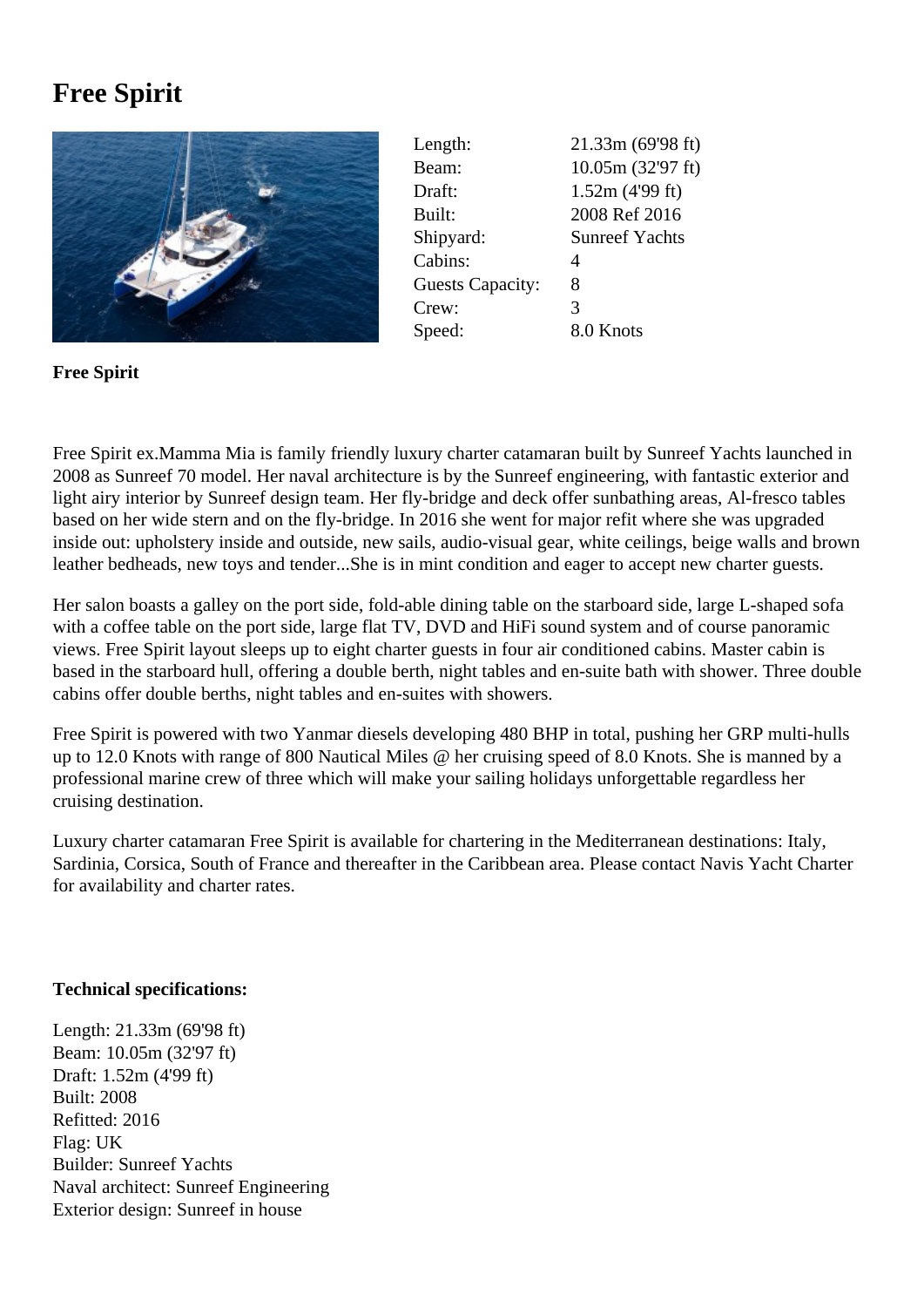Classification: Bureau Veritas Hull: GRP Superstructure: GRP Displacement: 37.6 T Engines: 2 x 240 BHP Yanmar Generators: 2 x Onan 23 kW Fuel consumption: 35 liters/hr Fuel capacity: 4000 liters Fresh water tanks: 1560 liters Air conditioning: Yes Mast height: 25.0m/ 82'02 ft Main sail: 145 m²/1560 ft² Genoa: 95 m²/ 1022 ft² Gennaker: 185 m²/ 1991 ft² Solent: 50 m²/ 538 ft² Total sail area: 380 m²/4090 ft² Top speed: 12.0 Knots Cruise speed: 8.0 Knots Cabins: 4 (4 x double) Guests: 8 Crew: 3 WiFi 3G/4G

Tender and sea toys:

- 1 x Tender 4.30 with 50 BHP Yamaha
- 2 x Inflatable stand up paddle boards
- 2 x Sea Doo underwater scooters
- 2 x Kayaks
- 1 x Set of water-skis
- 1 x Knee board
- 1 x Banana

1 x Doughnut Snorkeling gear Anti jelly fish net Swimming platforms

Images